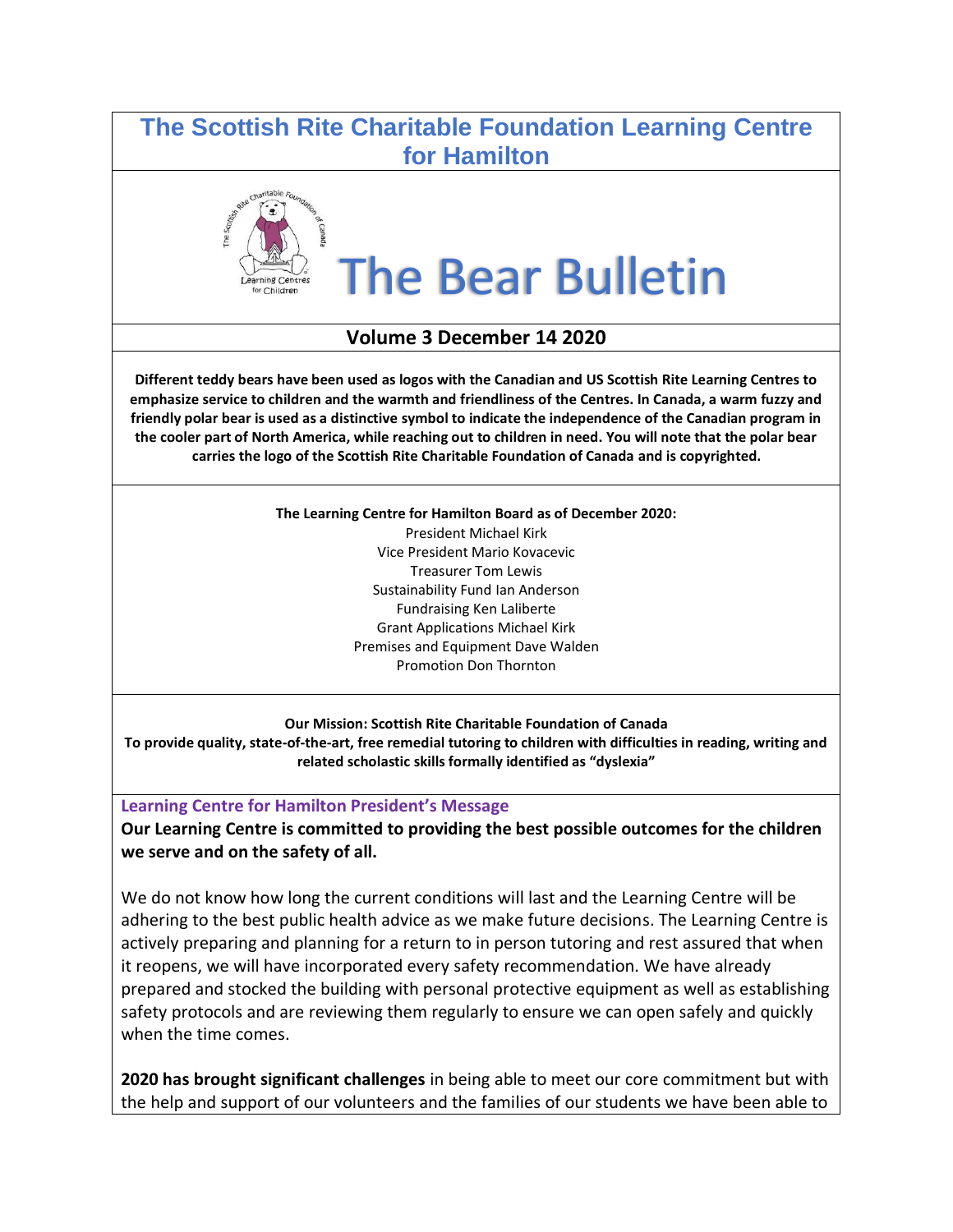successfully adapt. Moving to an online format was not an easy choice and it has been challenging but here we are providing consistent weekly tutoring with everyone pitching in to make it successful. **It has been a learning experience for us as many are finding themselves mastering new computer and communications skills to operate in our "new normal". It is no surprise that the children we serve have often been the ones helping us through the technical challenges as they are the ones who work best with new technology.**

Thank you to the volunteer tutors and other staff for their continuing dedication to providing high quality tutoring to the children we serve. Thank you to the families of our children who support and assist them. Thank you to all those who continue to support the Learning Centre either financially or in other ways for without you there would be no Learning Centre. **Last but not least thank you to our children who bring their eagerness to learn and positive and inspiring attitude to each tutoring session – they make it all worthwhile. President Michael Kirk**

#### **A Word from the Past President Learning Centre for Hamilton**

**As I write this the Annual General Meeting of the Learning Centre is in the past and I have delivered my last report as President. It is with a great deal of gratitude that I congratulate Michael J. Kirk on his election as our new President and I am pleased to offer him my full support as he takes us to the next level**.

These past several years have been a joy for me as the Learning Centre developed from an idea to its gradually coming into shape. **We are now a fully operational Learning Centre with tutors and other volunteers operating from a building which has been fully renovated to accommodate the needs of our growing community. The children are learning to cope with dyslexia and our tutors are fully involved and dedicated to each child's success.**

As we have progressed our community has grown and we have been able to accommodate more children, however our ability to grow is dependent upon people who are prepared to take the training to become tutors and others who have time and interest in being volunteers to further the work that we do. We pay for the training of the tutors so there is no expense for these people to join with us. Each new tutor allows us to remove a child from our growing wait list thereby improving that child's future and the joy of being a part of that child's success is very fulfilling for all involved.

**Many people have been a part of this journey** and it would be unconscionable for me not to acknowledge their contribution. I won't mention names for fear of leaving someone out, but you all know who you are, and I want you to know that we would not be where we are today without your contribution of time, talent and resources. I know that as we move forward there will be other challenges, but hopefully not as severe, as our present pandemic, but I also know that with the dedication of our many supporters we will be up to the challenge and this Centre will continue to prosper and add to the lives of the children we serve. **Thank you for your confidence in us.**

**Don D. Thornton, Past President**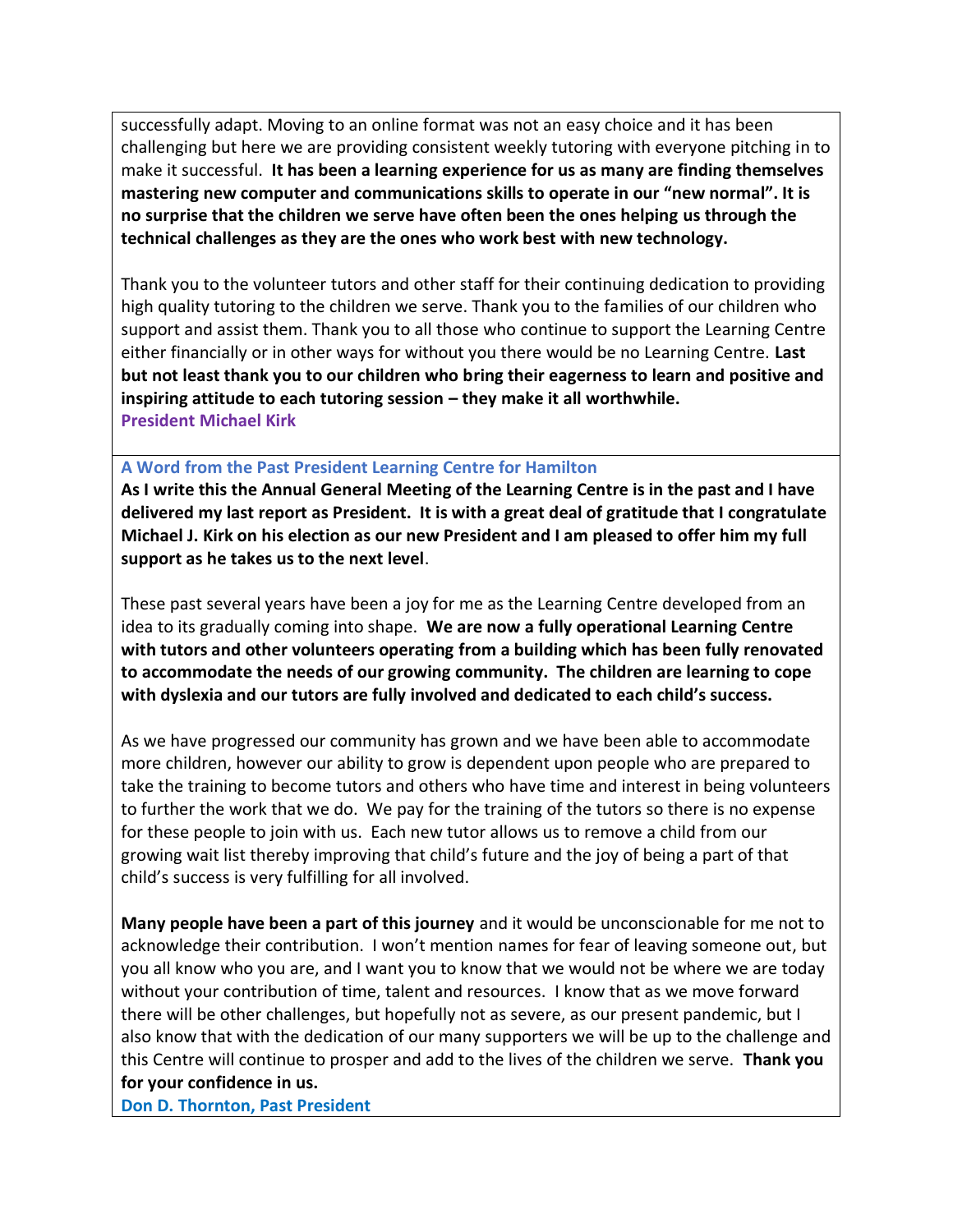### **Learning Centre for Hamilton has a great team; doing what is best for children**

# **With Much Thanks…**

- Thank you to **President Don Thornton for his "heart and soul" involvement with the Learning Centre for Hamilton**. He has been the only one involved from the very first day of initiating the idea of the Learning Centre of Hamilton nine years ago. Since 2016, Don Thornton has served 4 years as President since the incorporation of the Learning Centre.
- Thank you to **Vice President Mike Kirk for his extensive research and work** regarding provincial and national safety standards and procedures during COVID 19 **and endless support** of the Co-directors in their new position. The Learning Centre of Hamilton is in a position to re-open in-person within 24 hours when we are safe to do so.
- **Thank you to Executive Director for Canadian Scottish Rite Learning Centres Matthew Todd and Dr. Gareth Taylor for approving our safety plan in July 2020 and for National Scottish Rite approval in September 2020 to move forward safely with online tutoring with our children of The Learning Centre for Hamil**ton
- **Thank you to the Safety and Online Plan Committee**: Mike Kirk, Don Thornton, Mario Kovacevic, Meredith Hutchings and Michael and Barbara Baxter for developing the in-person and on-line safety plan
- **Thank you to Tutor Trainer Meredith Hutchings for safe in-person online tuto**r **training** at The Centre in mid- September. Our tutors under the guidance of Meredith Hutchings were trained in how to effectively deliver an Orton-Gillingham lesson online.
- **Thank you to Board Member Mario Kovacevic for safety training and Zoom usage training** in September 2020 with volunteers and tutors. Monitors and tutors were trained by Mario in how to use the Zoom format to initiate, record and store lessons.
- **Thank you to Dale and Lee Chapman, and Steve Warren who have helped with scheduling lessons** with monitors, tutors and parents/children
- **Thank you to Mason and other monitor volunteers** for inviting, observing and recording online lessons
- **Thank you to Book Keeper Leslie Drake for** being right next door in the Scottish Rite Tower and keeping track of important information and money… and **answering all our many questions**
- **Thank you to the Board of the Learning Centre for Hamilton for their input an**d **support** of the safety plan and the re-opening online plan in the fall of 2020. The Learning Centre for Hamilton will continue with online tutoring until June 2012.
- **Thank you tutors** for your dedication, commitment and time to the children of The Learning Centre for Hamilton; we strive to "teach to read"
- **Thank you to tutors, parents/guardians and children for adapting to a new online platform and format of Orton Gillingham instruction; staying true to the pureness and effectiveness of our program**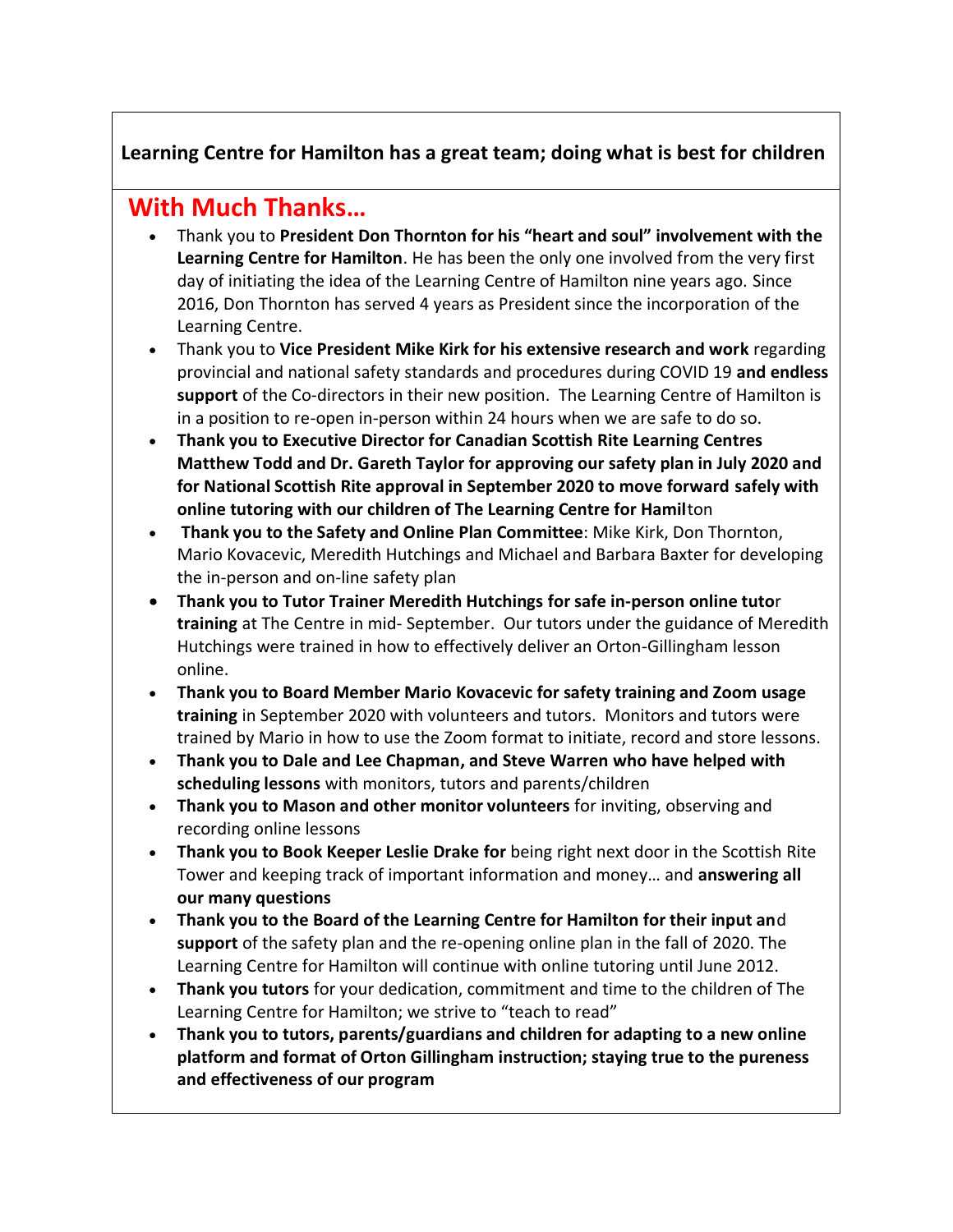**Do not go into this school year with 2019 goals. This is 2020. Have 2020 goals. Safety. Connection. Mental wellness. Physical health. Maintain relationships.**



#### **Meet the Staff: Meredith Hutchings Tutor Trainer and Supervisor**

**Meredith Hutchings, a certified member of the Orton-Gillingham Practitioners and Educators, has been the Tutor Trainer-Supervisor for the Learning Centre for Hamilton since 2018**. She also has served in this same capacity for the Moncton Learning Centre but will retire from this position as she has just completed training a new trainer for that centre. Meredith brings with her a wealth of knowledge and experience from her extensive thirty year plus background in education in Ontario and Nova Scotia. Meredith was the Curriculum Consultant for Adult Education in the province of Nova Scotia and in this capacity was actively involved with training adult educators, including a partnership with the Halifax Learning Centre to certify some as Orton Gillingham Practitioners. She was co-author of an Orton Gillingham based course which is being taught to adults at some campuses of the Nova Scotia Community College. She developed the training program being used at the Hamilton Learning Centre with Thelma Gregan, the Director and Trainer of the Halifax Learning Centre. Her background includes extensive knowledge of learning disabilities acquired through courses, teaching, and volunteer tutoring. **We at the Learning Centre for Hamilton greatly appreciate Meredith's commitment and dedication to ensuring that our tutors are providing a high level of Orton-Gillingham instruction to the children we serve.**

#### **Message from Meredith Hutchings; Trainer/Supervisor**

**It has been my pleasure and honour to be the trainer/supervisor for the Hamilton Learning Centre since 2017**. After years of tirelessly working to raise funds and coordinate the construction of the Learning Centre building by Don Thornton and the team of Scottish Masons, I was asked to assist with approving children, training volunteer tutors and supervising the tutoring. **We are just beginning to see the results of what can be accomplished by providing well deserving children and their families with an effective intervention fo**r **dyslexia**. The Orton-Gillingham technique which is used at our learning centre is really just teaching the structure of the English language and how to apply this knowledge when reading and spelling. Two years after taking on the challenge to learn the Orton-Gillingham technique, our first group of hard-working tutors (including our wonderful and very hard-working co-directors!) are about to complete their training and become fully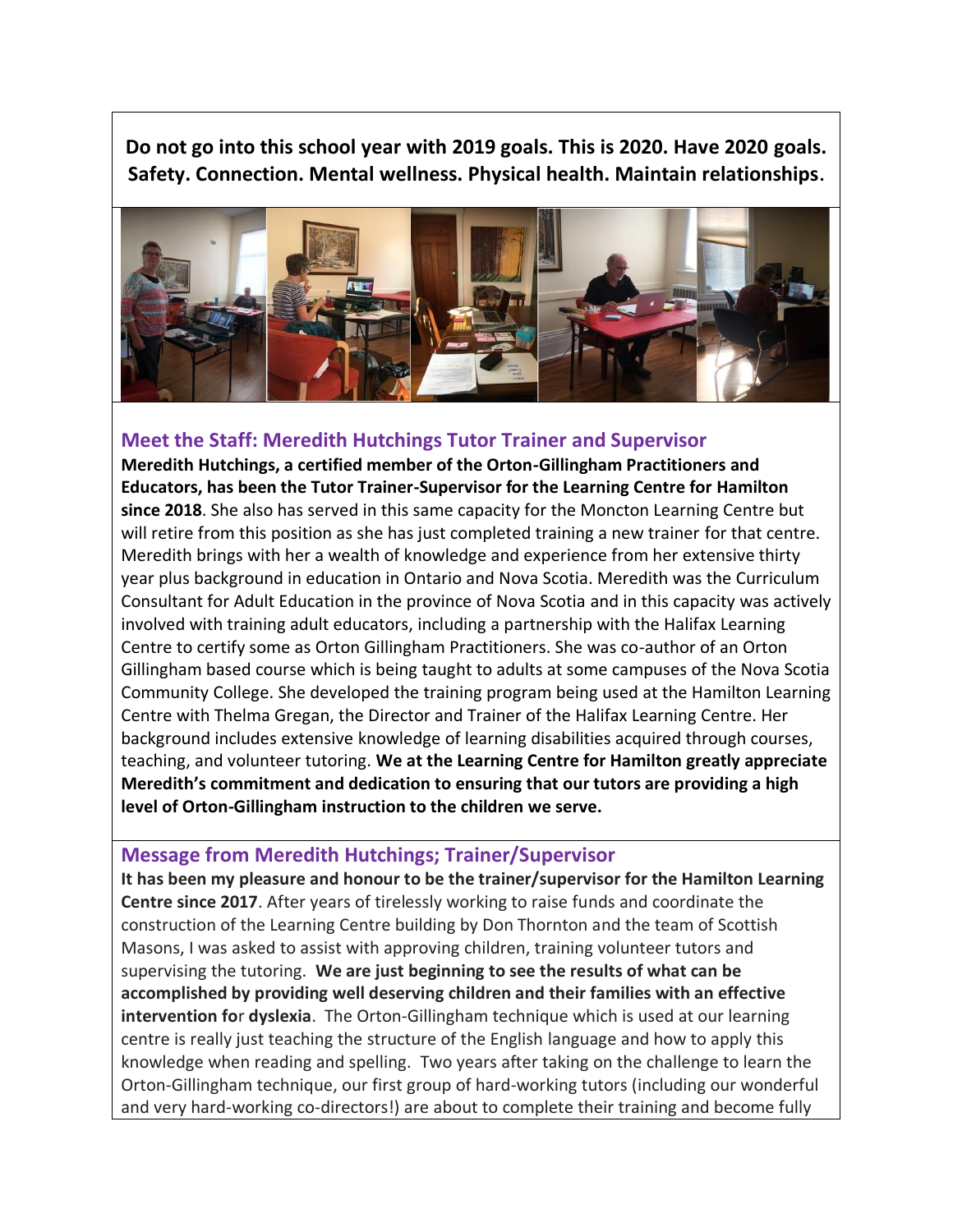certified OG Practitioners. **Our first group of children are also about to graduate from our learning centre! We have all been quite thrilled to see how these children have blossomed and leap frogged up reading and spelling levels. Parents coo with praise and thankfulness as they see their children accomplish better grades at school and become more confident in themselves. As the Trainer/Supervisor, I couldn't be prouder!** I look forward to growing the Centre now that we have an A team and some children who can be called upon to inspire other children and families as we welcome new faces to receive our science driven services. **My thanks to our entire team! It does take a village to teach a child.**

**"Since we have had the privilege of joining the Learning Centre team, we have seen leaps of improvement in our son's ability to read. Not only has this helped him in an academic setting, but also in his personal life. His mood is much more positive, and he is happy. He exudes confidence and even our family life is easier. We are so proud of his accomplishments, with the help of his tutor, who sincerely takes a personal interest in him. We could not be more grateful and appreciative for the program!" Parent Ilona** 

# **Meet the Learning Centre for Hamilton Tutors:**

**Presently we have 6 tutors teaching the Orton Gillingham Program to 10 children**. We are teaching the program as true to OG as we can online. Lessons are prepared by tutors weekly and are reviewed with recommendations by tutor trainer Meredith Hutchings. Every lesson is individualized according to each child's strength, weaknesses and progress.

**Welcome to new tutors Stacey Geddes and Sarah McKee** who started their training in March 2020. Present tutors, hoping to achieve certification in early 2021 are **Nikki Brooks, Michael** and **Barbara Baxter**. **Meredith Hutchings** is also tutoring a child. **Best wishes to tutors, John Stevenson and Claudia Ribeiro**, who left the program for personal reasons. We hope they rejoin us in the future. Great thanks to these tutors who willing give of themselves to training, lesson writing and teaching every week. They are a huge part of the success of the children at the Learning Centre for Hamilton.

**Presently we are actively pursuing new tutors through the school districts and retired teachers. We have a waiting list. Parents are anxious to have their children receive a much-needed program; their children have the "right to read."** 

**Thank you to Benedetti Woodworking of Hamilton for creating special blending boards used by our tutors**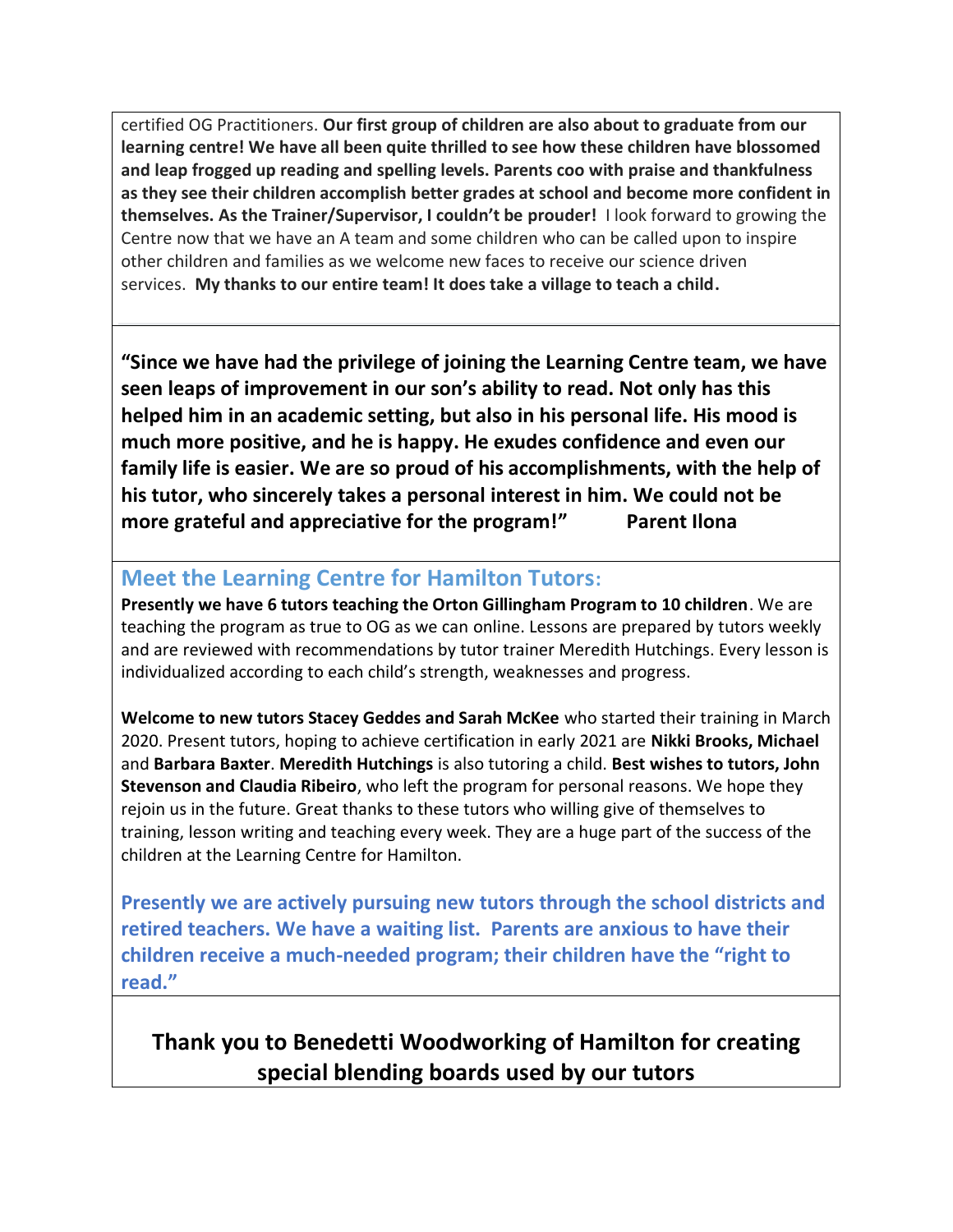# **Special Donation to the Learning Centre for Hamilton**



"So, a few years back Mark Kenney my fiancé and I were approached to do a meat draw a Sam's Old Tyme Tavern in Hamilton by some of the patrons and the owner Sam himself. I said we would do it under 3 conditions. We would only do one draw a month, the meat had to come from employers Highland Packers, and I got to pick the charity. That night I was going to a Scottish Rite Fundraiser and spoke to my brother-in-law Tom Marshall a member, my sister Bev Marshall and niece Jennifer Marshall who are Northern Stars about a charity that I could help benefit. That's when my niece, a Hamilton teacher, suggested the Learning Centre for Hamilton and the rest they say was history. For \$2 you could win a \$20 bag of meat and a second prize of a shirt, hat, coat, etc. Items were donated by Sam's Tavern, friends, and Mark's company Tim's Tires in Caledonia and Hagersville. We also had a 50-50 draw. The first year we started late doing monthly draws and by May we had raised \$1500. Year two we started earlier and with a lot of persuasion decided to do more frequent draws. We raised a grand total of \$4500 and had a great time doing it. Year three we were on pace to surpass our previous year, but unfortunately COVID-19 shut us down in March. We still managed to donate \$4500."

"Mark and I enjoyed our draws and met a lot of special people in the process. Sam and his patrons were very generous people and made all the donations possible. We were just the vessel that delivered the donations. Hopefully in the very near future we will be able to continue our meat draws and once again donate to such a wonderful cause." **Gaye Culp**

**Huge special thanks to Gaye Culp and Mark Kenney for taking on this wonderful fundraiser** 

**and raising \$10,500.00 with the support of Sam, Sam's Tavern patrons and the business of Tim's Tires in Caledonia and Hagersville. The Learning Centre for Hamilton is forever grateful** 

**"The tutoring has helped me with my self-confidence while attending my regular public- school programs. Learning Centre tutors take the time to make sure that I understand the concepts being taught. I really enjoy the Zoom tutoring format and am grateful to participate." Child Charlie**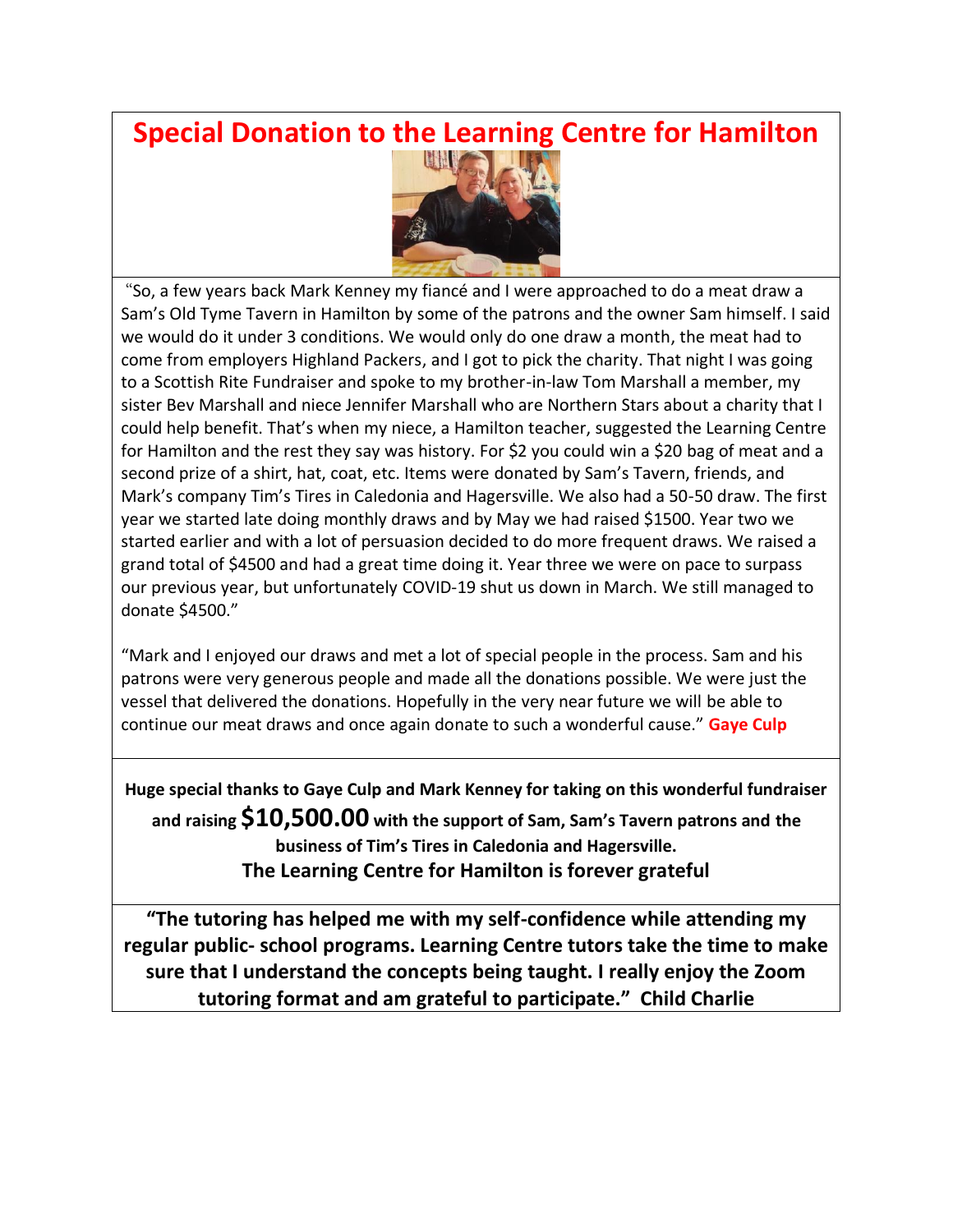"Allowing a student with a hidden disability (ADHD, Anxiety, Dyslexia) to struggle academically or socially when all that is needed for success are appropriate accomodations and explicit instruction, is no different than failing to provide a ramp for a person in a wheelchair".



'Change the things you can. **Find Peace and Acceptance** Of your dyslexia. Cherish strengths. Accept differences."

### **"Rite to Read" Inquiry makes Ontario the first Canadian province to join a growing**

**global movement** drawing attention to both the unique needs of students with dyslexia and the broader need to update educational practices to align with the established science of how children learn to read. In recent years, [parent-led dyslexia advocacy efforts](https://www.idaontario.com/3598-2/) have enabled [legislative changes in 43 U.S. states,](https://improvingliteracy.org/state-of-dyslexia) as well as curriculum and policy changes in England, Ireland and Australia.

## **OVERCOMING DYSLEXIA 2nd edition. 2020. By Dr. Sally Shaywitz and Dr. Jonathon**

**Shaywitz** Substantially updated. The most comprehensive, state- of -the art, and practical book available on identifying, understanding, and overcoming reading problems. Drs. Shaywitz provide the tools that parents, teachers, and dyslexic individuals of any age need. Drs. Shaywitz debunk common myths surrounding dyslexia, using their extended experience to embrace and guide the dyslexic child and adult with love, compassion, and understanding.

### **Dyslexia is a characteristic of who we are; embrace it**

# **Information about Orton Gillingham and Dyslexia**

The Learning Centre for Hamilton provides free **science-based Orton Gillingham** training and remedial tutoring to children with diagnosed difficulties in reading, spelling and writing. These children have dyslexia which is specific learning disability. **Based on current research 1 in 5 children have dyslexia**. The Orton-Gillingham technique is a structured, muti-sensory, sequential tutoring technique.

At the Hamilton Learning Centre this intervention is delivered one-to one. By learning how the English language is structured, **the dyslexic brain is "rewired" to overcome difficulties with reading, spelling and handwriting by establishing new neuropathways.** The Orton Gillingham technique shows proven results in helping children with dyslexia make significant gains in reading, spelling and written expression. **An OG intervention reduces academic gaps**, often bringing children with dyslexia to perform at grade level within 1 to 3 years.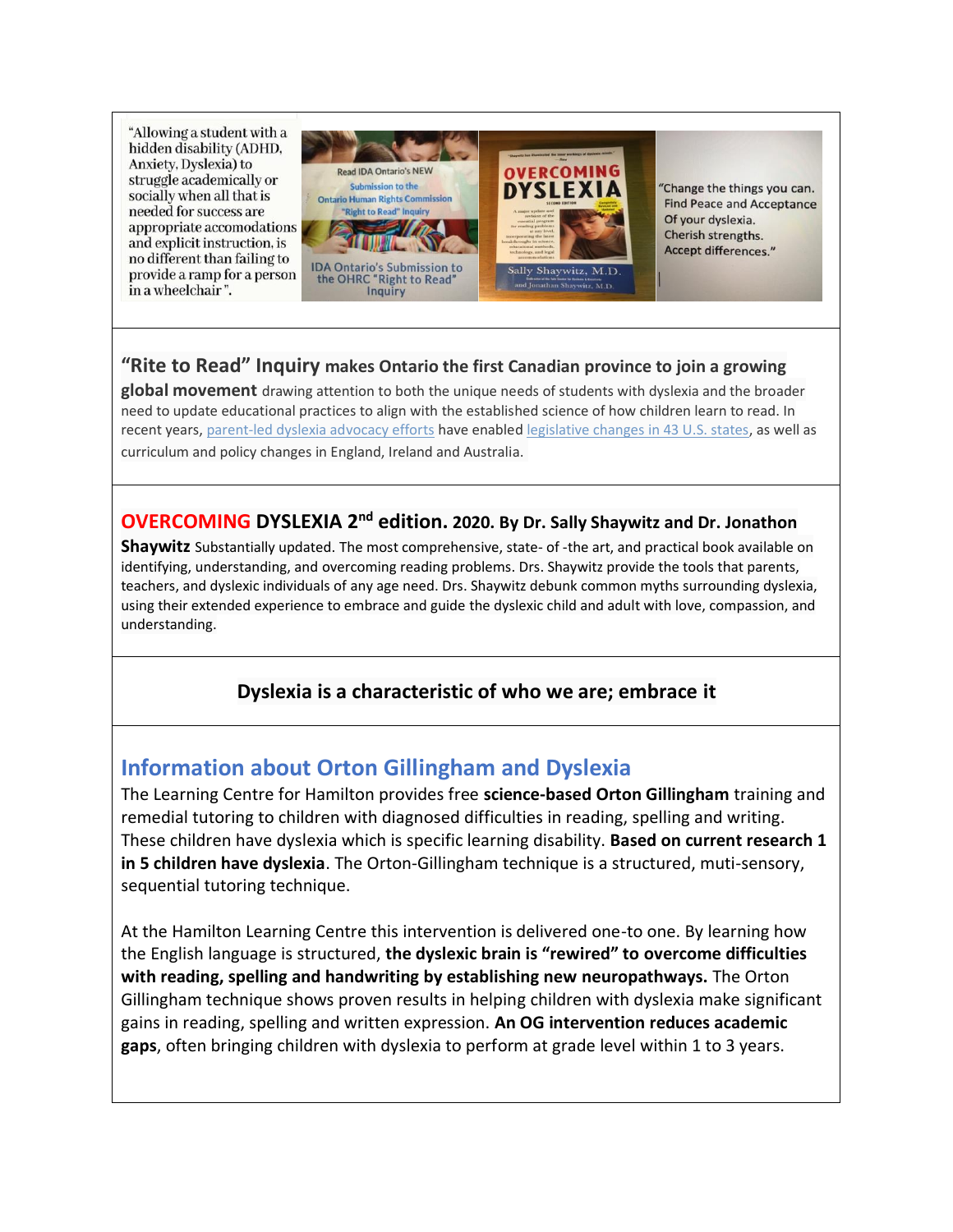# **"The lessons are very good for the future and I know I can look back at them someday when I need to." Child Layla**

### **Co-Directors' Message**

Since being closed down in March due to the ongoing pandemic, The Board and Co-directors of the Learning Centre have been faced with many challenges. As a result of team work and the efforts of many, we have successfully transitioned from in-person to on-line lessons for our tutors and children. Initially we had been informed that on-line lessons would not be allowed as an alternative to in-person lessons. After evaluating our situation and the physical restrictions of our centre in terms of meeting safety guidelines for distancing, it was decided that we develop an online learning plan. This planning began in June.

On July 8, a three-stage plan for reopening was sent to National Executive Director Matthew Todd. This included plans for the possibilities of on-line tutoring, on-line tutoring from the Learning Centre and reopening for in-person tutoring.

On July 15, President Don Thornton presented our Centre report and addressed our previous request for online tutoring to the National Board during a conference call with all National Presidents and Centre Directors. On July 19, Matthew Todd gave approval to Vancouver, London and Hamilton to do on-line tutoring.

From mid-July and through August, much planning was done to research technical formats for lesson delivery, develop our online program, and develop safety protocols to be used at the Learning Centre. All necessary personal protective equipment needed for when the centre can physically reopen was purchased. Once the Zoom platform was selected as our method of lesson delivery, training of monitors and tutors began.

In mid- September, our tutors under the guidance of Meredith Hutchings were trained in how to effectively deliver an Orton-Gillingham lesson online. Monitors and tutors were also trained by Mario Kovacevic in how to use the Zoom format to initiate, record and store lessons. The decision was made to begin teaching formal lessons on October 13<sup>th</sup>, after monitors, tutors, and families, had completed practice sessions using the Zoom format. After two months of online lesson delivery, tutoring is progressing well. Monitors, tutors and children have adapted to the new format and technical issues encountered in the early stages have been resolved. We thank all those involved who have helped us reach this stage in our online process and look forward to providing programing in this format until we can all safely be at the Learning Centre again.

 **Great thanks to all Board Members, volunteers, tutor trainer, tutors, parents and children for a very successful ending to the year of 2020. Enjoy the festive season and bring in the New Year with new joy and hope. Be safe. Take care!**

**Learning Centre for Hamilton Co-directors Michael and Barbara Baxter**